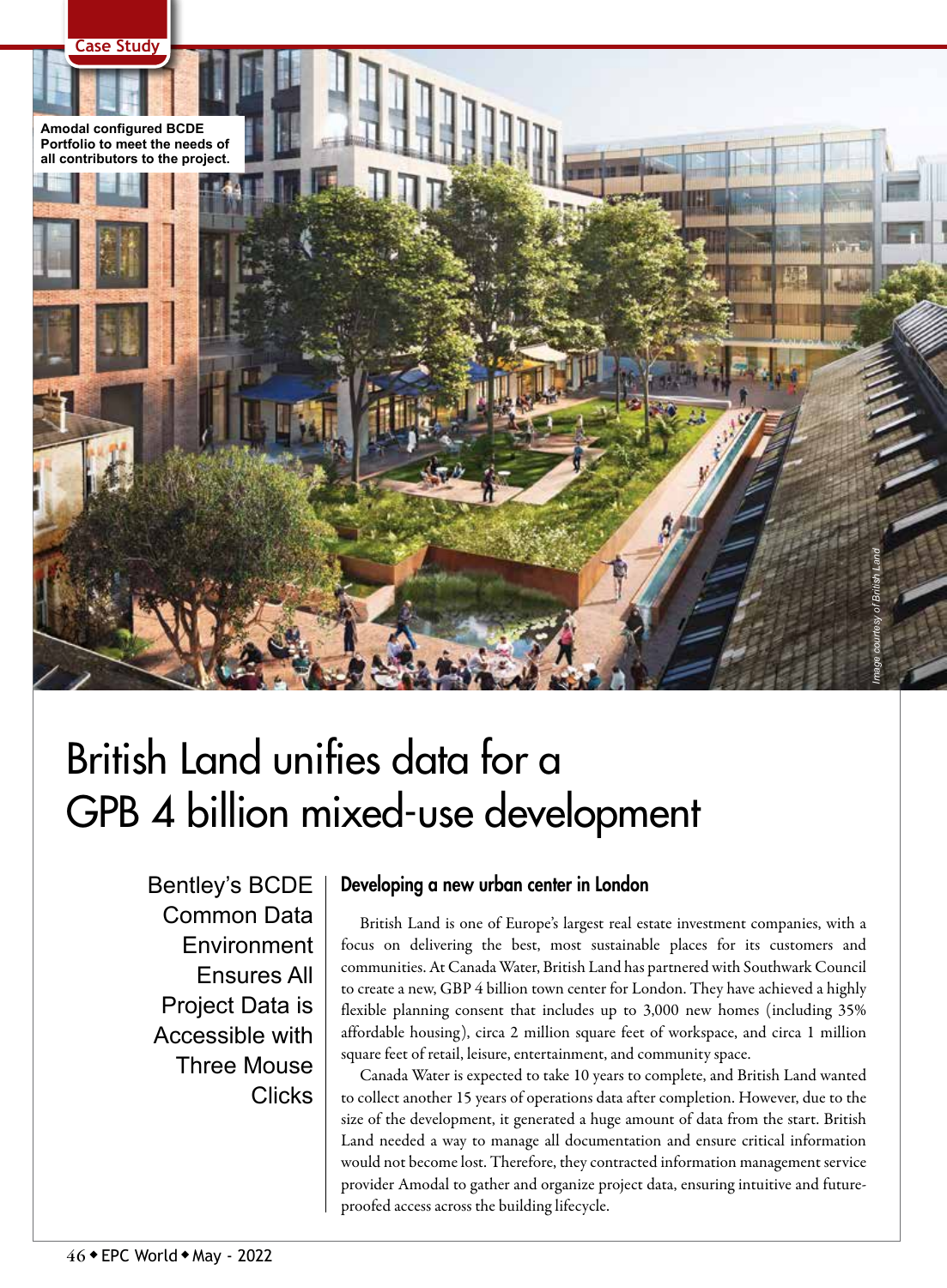# Improving decision-making with improved data access

To manage the data generated by such a massive project and help form a lasting, sustainable legacy, Amodal sought to enable digital workflows through improved data access. Working on behalf of British Land, they wanted all key information generated by the multiple components of Canada Water to be easily accessible, including design documents, risk registers, expense plans, and monthly reports. The goal was to have everything available to all users within three clicks of a mouse. Additionally, they wanted to establish audit trails that would ensure accountability, quality building design, and readily available information to stakeholders. Easy access to digital data would assist with decision-making and sustainability.

However, simply going digital would not be enough to manage the complex development. If digital documentation was stored in multiple, isolated silos, developers and stakeholders could potentially waste valuable time seeking out the location of specific information. As a result, the project could fall behind schedule and both risks and costs could increase. To succeed, Amodal's digitalization would need to incorporate all data into a single location.

## Establishing a common data environment

After examining various potential solutions, Amodal determined that Bentley's BCDE Portfolio could establish a common data environment that could support British Land's immediate needs and their digital vision for the future.Amodal used the application to develop a connected data environment (CDE) for the Canada Water project that could incorporate all documents, construction drawings, and related data, and provide total asset information management control. Since British Land was already using a different common data environment for the preliminary stages of the project, Amodal ran migration exercises and determined that they could easily transfer the data into BCDE Portfolio.

To ensure that BCDE Portfolio met the needs of everyone working on the project, Amodal set up workshops with all key stakeholders, from project managers to engineers, to ensure the implementation and rollout of the CDE met the needs of everyone involved. After gathering these wish lists, they proposed that a role-based interface be developed to ensure it was future-proof and user-friendly for the many teams using it across full building lifecycle. Contributors throughout the project began using BCDE Portfolio during the design phase to manage new developments, mandate deliverables from the project delivery supply chain, and keep capital delivery partners accountable for their work.

## Project Summary

#### **Organization**

British Land

Solution

Establishing a Common Data Environment

#### **Location**

London, United Kingdom

#### Project Objectives

- To improve data management for development of a massive mixed-use project.
- To enhance collaboration, government approvals, and sustainability.

#### Products Used

## BCDE Portfolio

#### Fast Facts

- The GBP 4 billion Canada Water project includes up to 3,000 new homes, circa 2 million square feet of workspace, and circa 1 million square feet of retail, leisure, entertainment, and community space.
- Project developers wanted to establish a digital legacy for the project and incorporate data gathered over the next 30 years.
- Amodal, an information management service provider, used BCDE Portfolio to create a common data environment and eliminate data silos.

#### ROI

- Amodal configured BCDE Portfolio to meet the needs of all contributors to the project.
- Data transparency has improved obtaining approval from government agencies, helping safely and securely share information with third parties such as public utilities.
- Eliminating the need to email contributors copies of project information reduces carbon dioxide emissions by an estimated 153 kilograms per person.